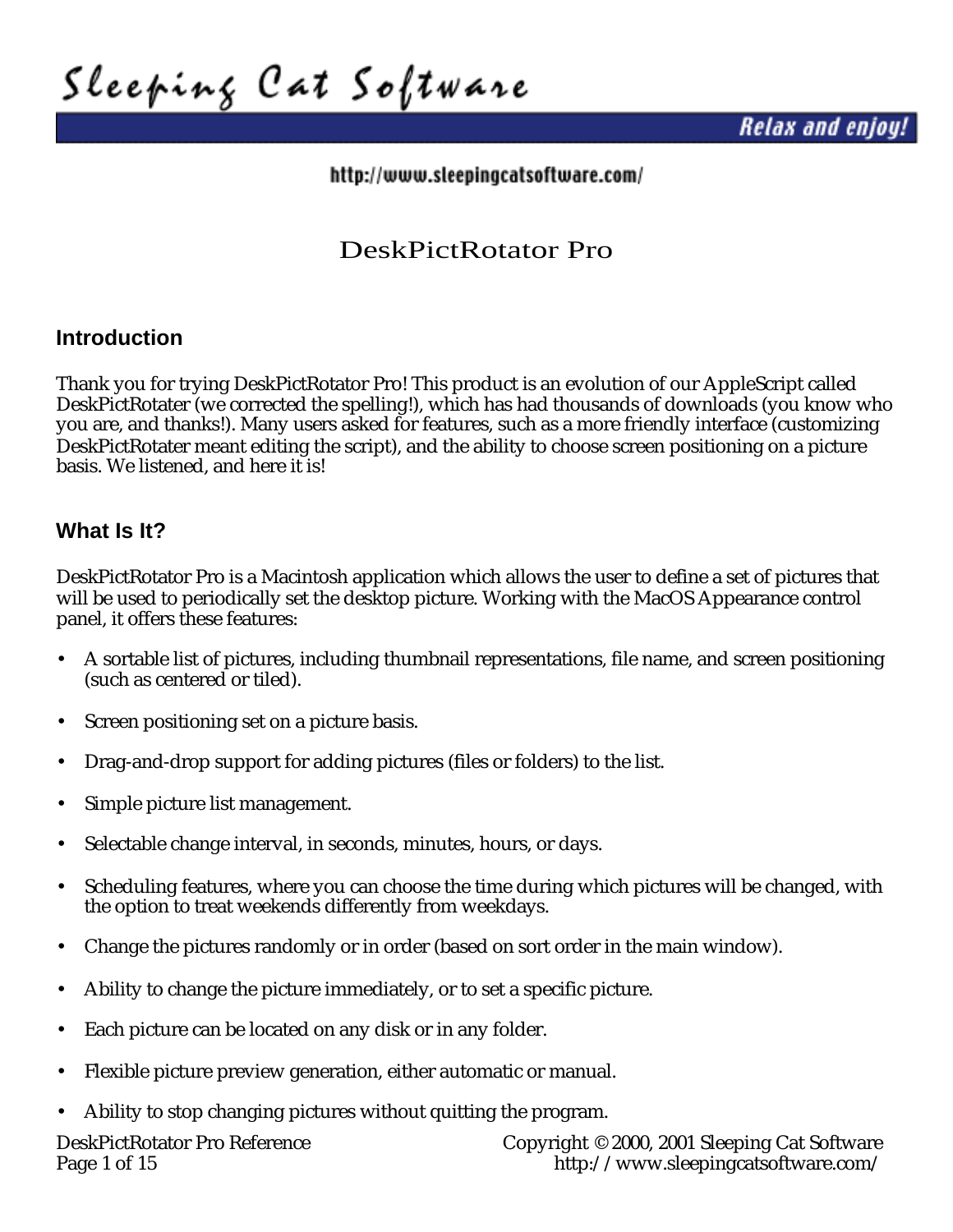- Internet link to find desktop pictures.
- Multiple-monitor support (limited).
- Balloon Help.

Features are discussed in more detail below.

### **What Do I Need?**

MacOS 8.5 or higher. Approximately 2.5 MB free RAM. Approximately 2 MB free disk space, plus space for the pictures you want to use. A color monitor displaying at least thousands (16-bit) of colors is recommended.

# **Registration**

DeskPictRotator Pro is distributed as shareware.

Shareware is a method of distributing software so that users can "try before buying." When you buy software at a store, there's typically no recourse if it doesn't meet your needs. With shareware, you can try the software out for a period, often 30 days, and then decide whether to register and pay for the product, or stop using it. During the trial period, the software may be fully functional, or have some features restricted in a "demonstration mode." This depends on how the author sets it up.

DeskPictRotator Pro has a reminder mechanism. The program remains fully functional, but after a trial period, you will be reminded to register each time you launch the program, or once per day, if the program remains running.

Shareware is often developed by an individual or a small team, so you can usually get in touch directly with the author(s) for questions and comments. This can be a tremendous advantage. Shareware is generally distributed over the Internet or through user groups, with online manuals.

# **Sounds Good, But Why Should I Register?**

Because you like the software! We love the Mac, and want to develop more software to make Mac use more productive and fun. To do this, though, we need to make money (Sorry, but it's true! Those banks and utility companies are so picky about being paid! <grin>). We try to keep prices very reasonable, and hope you find our products a good value.

If you decide you don't want to register, please let us know why. If there's something you'd like to see, or some feature you need, please let us know.

Whether you decide to register or not, please consider letting a friend know about the software. Word of mouth can be the best advertising. Thanks!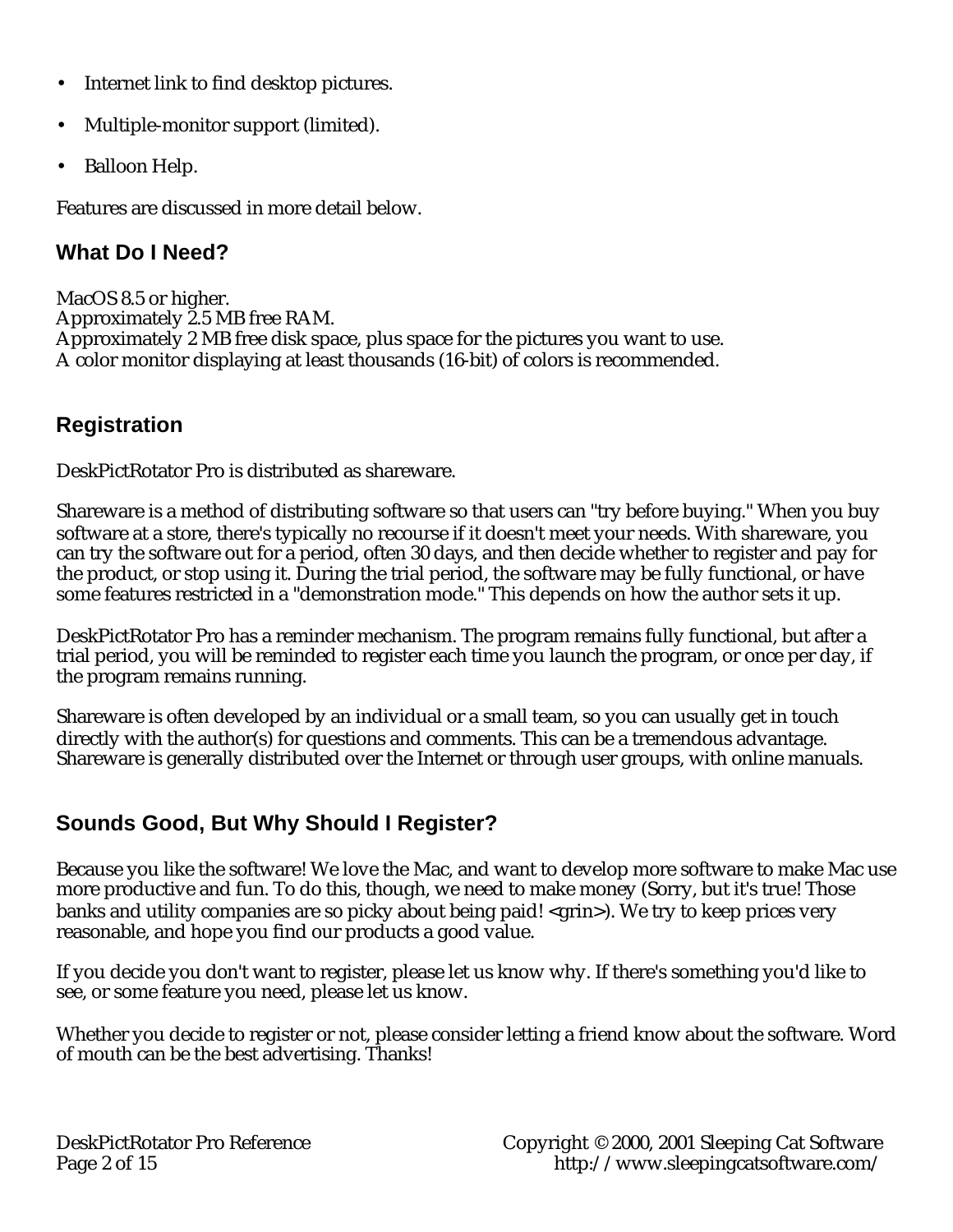## **What's So Great About Sleeping Cat Software?**

Well, maybe we're not great, but we're trying!

We are focused on Macintosh development. There won't be any cross-platform compromises here, and this is not intended as a springboard for development on other platforms. Development is done on Macs, for Macs.

### **Installation**

DeskPictRotator Pro is an application, so you may store its folder wherever is convenient for you. You may wish to make an alias to the application and place it in the Startup Items folder so DeskPictRotator Pro runs at each startup. To do this, click once on DeskPictRotator Pro's icon to select it, and choose Make Alias from the Finder's File menu. You will see a second icon appear with its name in italics; this is an alias. Select this alias icon and drag it to the Startup Items folder:

 The Startup Items folder has the icon to the left, and is located in your Mac's System Folder. Items in this folder are opened by the Finder when the Mac starts up.

## **Upgrading from DeskPictRotater**

If you have been using DeskPictRotater, upgrading to DeskPictRotator Pro is easy. You probably have a folder of pictures you have been using with DeskPictRotater, so once you have gotten DeskPictRotator Pro running and configured its preferences, you should be able to simply drag the picture folder to DeskPictRotator Pro's window and begin enjoying the new interface.

## **Getting Started**

Start DeskPictRotator Pro by double-clicking its icon. You may wish to explore the menus, then turn on Balloon Help and explore the main window as well as the Preferences dialog to get a feel for the program's features.



Then, you need some pictures that you'd like to display on your desktop. Apple supplies some pictures on the MacOS CD, located in a folder called Sample Desktop Pictures. If you would like to use some of those, you should copy the pictures to your hard disk, so they'll remain available even when the CD is put away. There are also many sites on the Internet which have pictures available for download. DeskPictRotator Pro has a link to a page at Sleeping Cat Software that catalogs some sites for desktop pictures (see the Internet menu, pictured below). You can probably find others using the Sherlock search engine included with MacOS.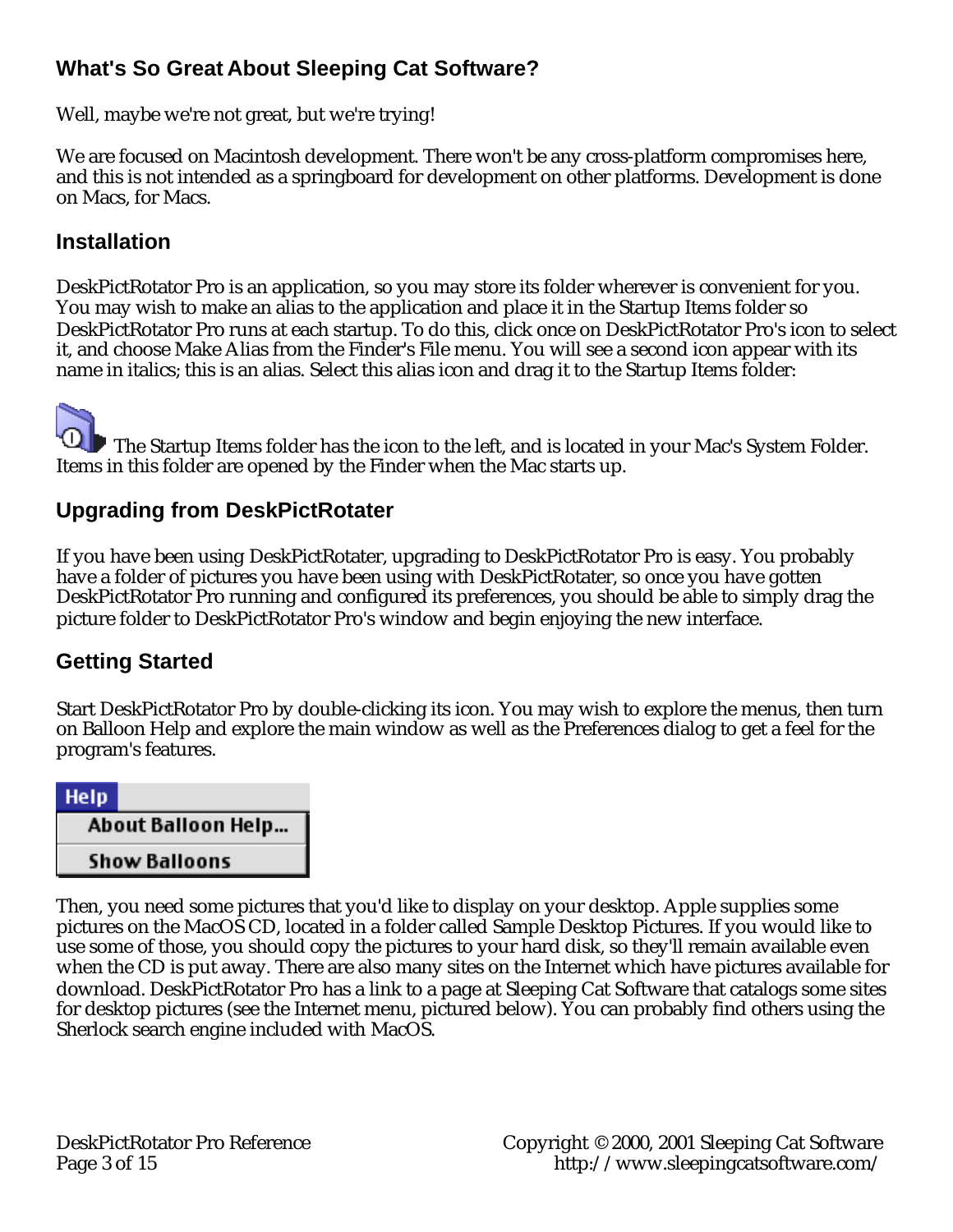

Once you have collected some pictures you'd like to use, you must add these to DeskPictRotator Pro's picture list. You can do this in one of three ways:

- Use the traditional Open command in DeskPictRotator Pro's File menu.
- Select a group of pictures in the Finder, and drag the selection to the picture list in DeskPictRotator Pro's main window. The list control should highlight. If it does not highlight, there is at least one unusable picture in the group. Try dragging a few pictures at a time until you locate the inappropriate file.

| <b>DeskPictRotator Pro</b>                                                                                                                                                                         | ▤                                                                                                                       |
|----------------------------------------------------------------------------------------------------------------------------------------------------------------------------------------------------|-------------------------------------------------------------------------------------------------------------------------|
| DeskPictRotator Pro                                                                                                                                                                                | Sleeping Cat Software                                                                                                   |
| Preview<br>Name                                                                                                                                                                                    | Positioning                                                                                                             |
| To add pictures, drag them from the Finder to this area, or use the Add Picture command in the File menu.<br>You can find more pictures through our Desktop Pictures page (see the Internet menu). |                                                                                                                         |
| Selected Item.<br>No single picture is selected.                                                                                                                                                   | $\div$<br>Change every 15<br>Minutes<br>Apply                                                                           |
| Dimensions $(w \times h)$ :<br>÷<br>As Set in Preferences<br>Positioning<br>Total Number of Pictures : 0<br>Free Memory : 358KB                                                                    | Next Change: 3/10/01 12:17:42 PM<br>Now Playing:<br><not set=""><br/><b>Change Now</b><br/>Stop Changing Pictures</not> |

• Select a group of pictures in the Finder, and drag the selection to DeskPictRotator Pro's program icon. The icon should highlight. If it does not highlight, there is at least one unusable picture in the group. Try dragging a few pictures at a time until you locate the inappropriate file.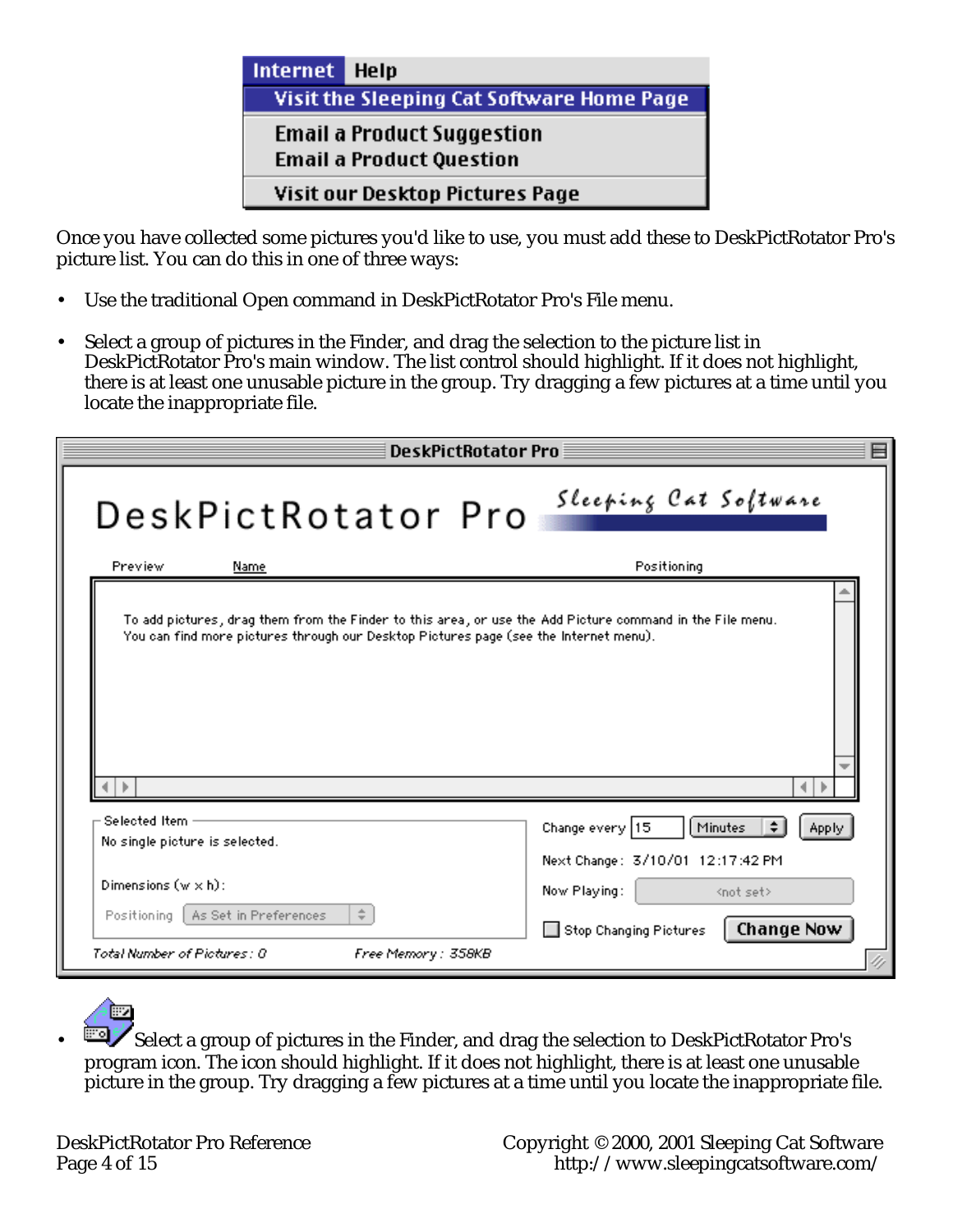A word on picture formats: DeskPictRotator Pro provides a friendly, flexible front end for the desktop picture feature of the Appearance control panel. In fact, DeskPictRotator Pro will start the Appearance control panel, because it "talks" to it (using Apple Events) to set and position the desktop picture. DeskPictRotator Pro is limited in the file formats it can use by what Appearance accepts. The supported formats are GIF, JPEG, TIFF, and PICT. If you have downloaded such files from the Internet, they would typically have file name extensions such as .jpg, .jpeg, .gif, .tif, .tiff, or .pict.

Once you've added pictures, you can set each picture's positioning on the desktop. The default positioning for each newly added picture is set in DeskPictRotator Pro's Preferences. To change a picture's positioning, select it in the list, and use the popup menu in the lower left of the main window. Each picture's positioning is shown in the rightmost column of the picture list. When you select a picture, you can see its dimensions in pixels (see the picture below for an example). Using this dimension information along with knowledge of your monitor's settings, you can determine the optimal positioning for each picture. You can find your Mac monitor's pixel dimensions by checking the Monitors control panel (located in the Control Panels folder). For example, if you have a picture that is 640 pixels wide by 480 pixels high, and your monitor is set to 1024 pixels wide by 768 pixels high, you might want to choose "Centered" as opposed to "Filling Screen" for the positioning because filling the screen might distort the picture, or make it too grainy. You can experiment; DeskPictRotator Pro makes it easy!

Balloon Help is implemented in the program's main window and preferences dialog, so you can use it to learn about features. To use it, turn on Show Balloons from the Help menu (see below), and position the mouse cursor over something you'd like to learn about.



### **A Word on Multiple Monitors**

DeskPictRotator Pro has rudimentary support for multiple monitor configurations. Only one monitor will be used to show desktop pictures, but it will be the monitor which contains the program's main window. So, if you have a secondary monitor on which you'd like to display pictures while using your main monitor, simply move DeskPictRotator Pro's main window to that secondary monitor. We hope to improve this support in a future version.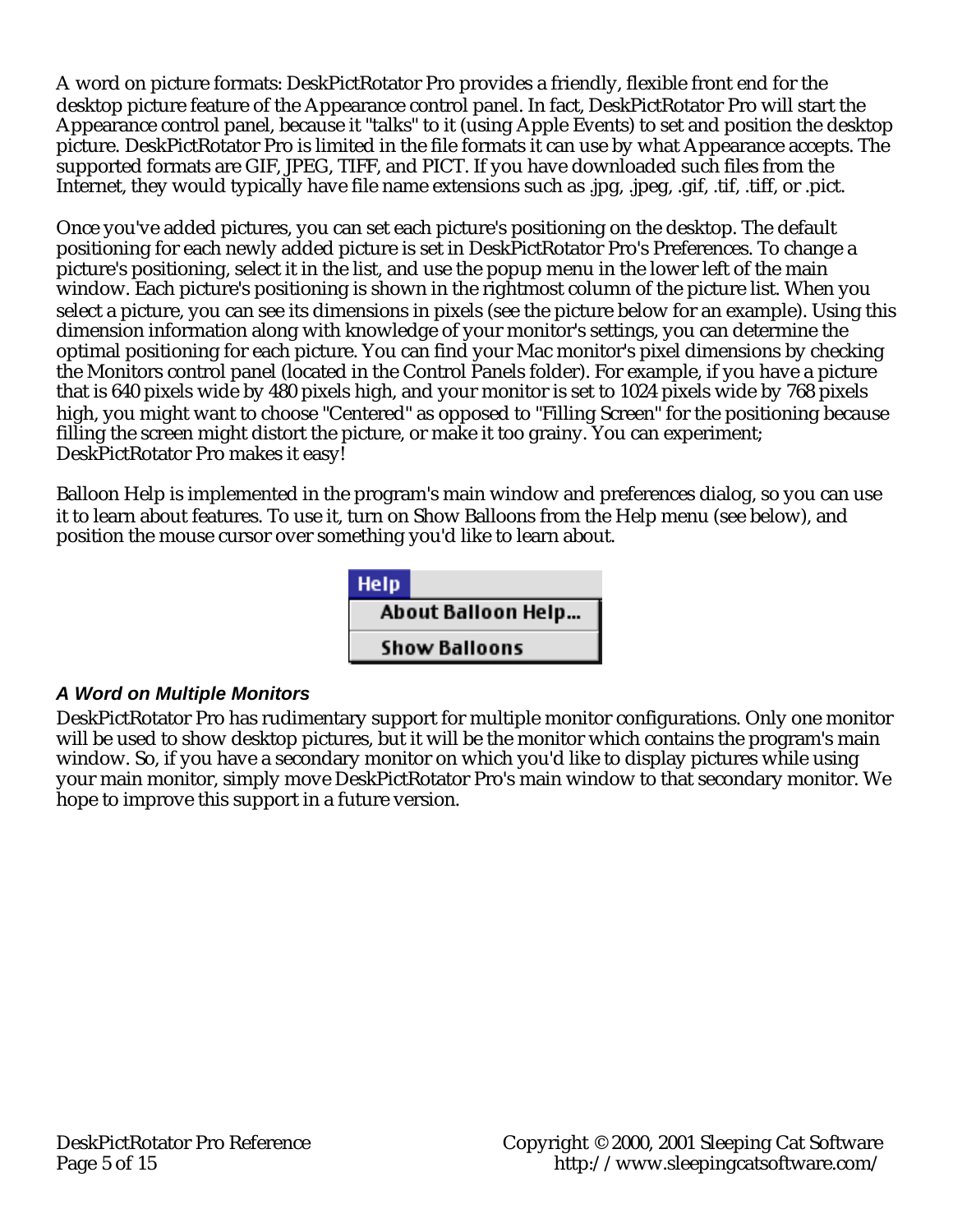## **Running in a Memory-Constrained Environment**

So you have a system with a small amount of memory, but you'd still like to run DeskPictRotator Pro?

DeskPictRotator Pro can run in as little as 900K of memory (of course, you still must allow RAM for the Appearance control panel, which is used to set pictures). The primary consumer of memory in DeskPictRotator Pro is the thumbnail picture previews. To save memory, you should turn off automatic generation of previews. This is done in the Preferences dialog:

| <b>DeskPictRotator Pro Preferences</b>                                          |  |  |  |  |  |  |
|---------------------------------------------------------------------------------|--|--|--|--|--|--|
| General                                                                         |  |  |  |  |  |  |
| $\blacksquare$ Show Picture Previews (requires more memory)                     |  |  |  |  |  |  |
| $\Box$ Hide Window When in Background                                           |  |  |  |  |  |  |
| Remove Desktop Picture at Quit                                                  |  |  |  |  |  |  |
| Quit Appearance Control Panel Between Changes                                   |  |  |  |  |  |  |
| Picture Settings                                                                |  |  |  |  |  |  |
| Show Pictures   In Random Order                                                 |  |  |  |  |  |  |
| Automatic<br><b>Default Picture Positioning</b>                                 |  |  |  |  |  |  |
| $\Box$ Use Scheduling                                                           |  |  |  |  |  |  |
| Desktop pictures will be changed at all times , subject to the change interval. |  |  |  |  |  |  |
| To select times, click the "Use Scheduling" check box.                          |  |  |  |  |  |  |
|                                                                                 |  |  |  |  |  |  |
|                                                                                 |  |  |  |  |  |  |
| Cancel                                                                          |  |  |  |  |  |  |

Then, you can add and manage your picture list as usual. If you'd like to see previews for individual pictures, you can select them in the list, and choose **Generate Preview** from the **File** menu. You can clear a generated preview using **Clear Preview**, also in the **File** menu.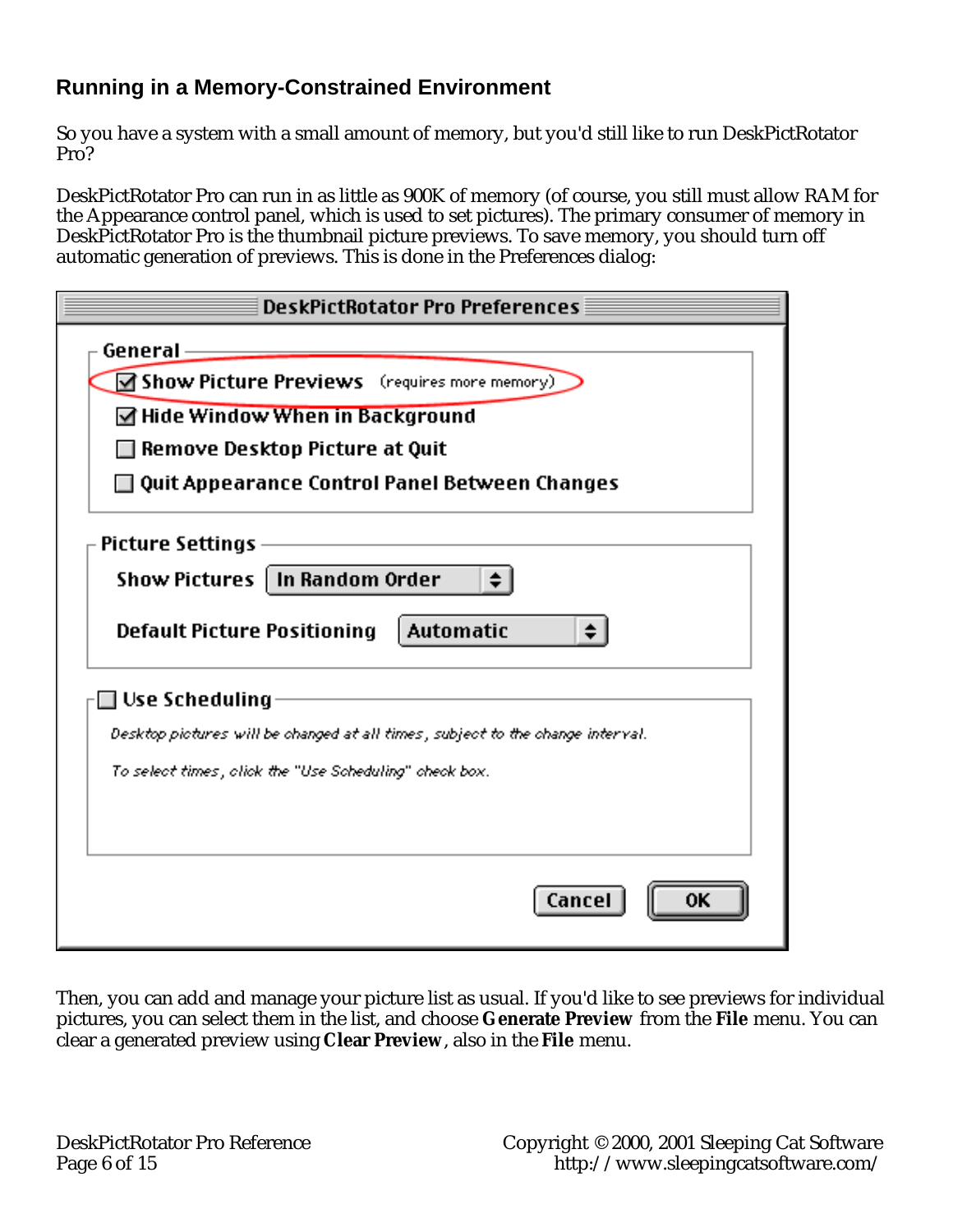### **Menu Reference**

**File**

Add Picture

Use this command to add pictures to DeskPictRotator Pro's list. Navigation Services is supported.

Save Settings

This command will save current settings to the preferences file. Settings will also be saved when the program quits, or when the Preferences dialog is accepted. If this item is grayed out, the preferences have already been saved.

Reveal in Finder

This command will reveal a single selected picture in the Finder. The Finder will be brought frontmost.

Generate Preview

DeskPictRotator Pro has a global picture preview setting in the Preferences dialog. When it is turned on, the program will attempt to generate a thumbnail preview for all pictures, including newly added ones. However, in a low memory situation, previews may not be generated for all pictures. Using the Generate Preview command in tandem with the Clear Preview command, you can selectively enable and disable previews on a picture basis, giving more control in low-memory conditions. NOTE: individually generated previews are not remembered across program invocations.

Note that if you decide to manage previews in this way, you should turn off the global picture preview setting.

Clear Preview

Clears the thumbnail preview for the currently selected picture(s).

**Quit** 

Quits the program, saving preferences.

**Edit**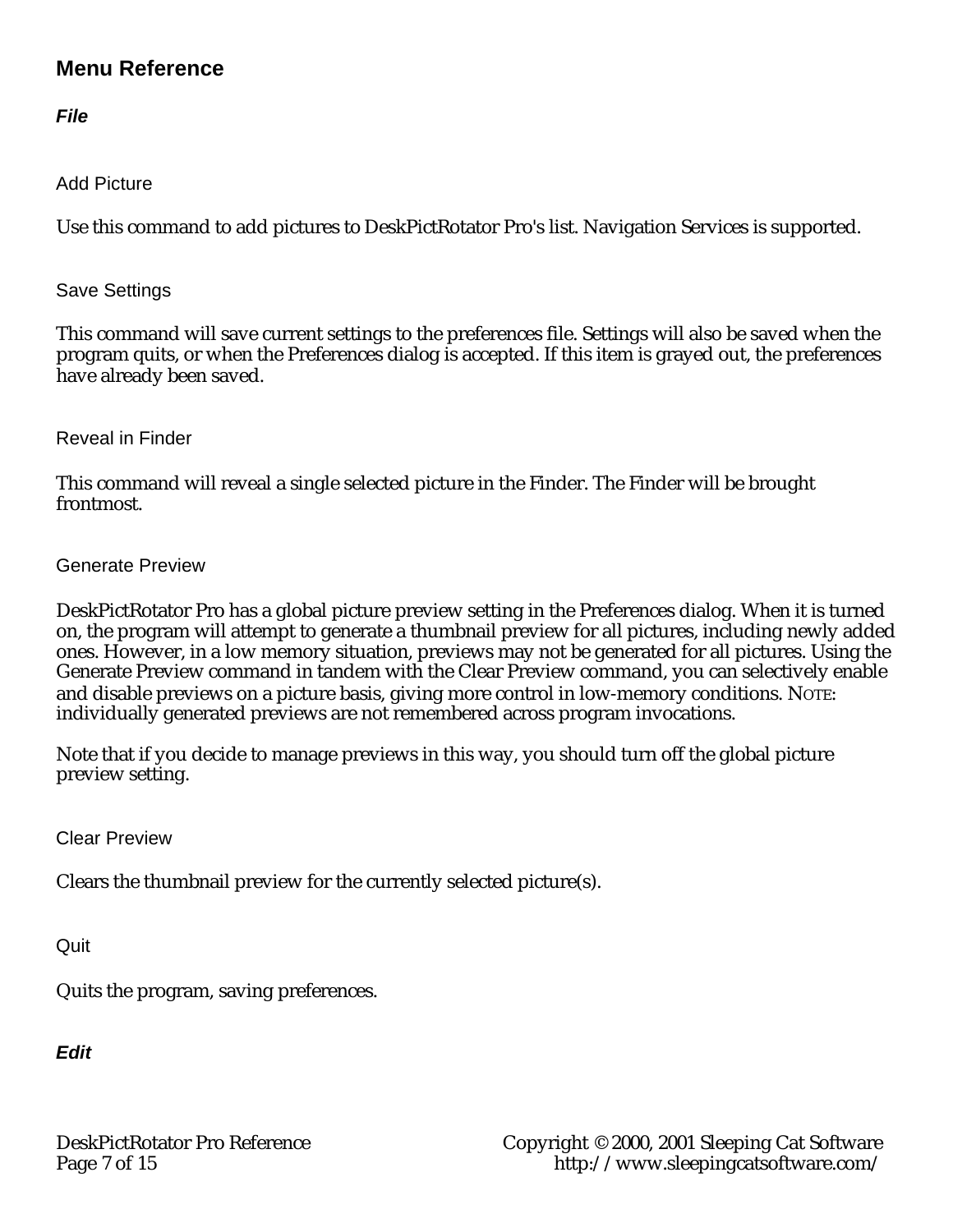Undo, Cut, Copy, Paste, Clear, Select All

The standard editing commands.

Select None

Especially useful when the picture list is active, this command clears any selection.

**Preferences** 

Brings up the Preferences dialog.

### **Special**

Remove Desktop Picture

This will remove the currently set desktop picture.

### **Internet**

Visit the Sleeping Cat Software Home Page

This will launch your Web browser and go to the Sleeping Cat Software site.

Visit our Desktop Pictures Page

This will launch your Web browser and go to our list of sites to download desktop pictures.

Email a Product Suggestion

This will launch your mail program and pre-address a message to our suggestion address.

Email a Product Question

This will launch your mail program and pre-address a message to our support address.

How to Register

This will launch your Web browser and go to our registration page.

DeskPictRotator Pro Reference Copyright © 2000, 2001 Sleeping Cat Software<br>Page 8 of 15 fttp://www.sleepingcatsoftware.com/ <http://www.sleepingcatsoftware.com/>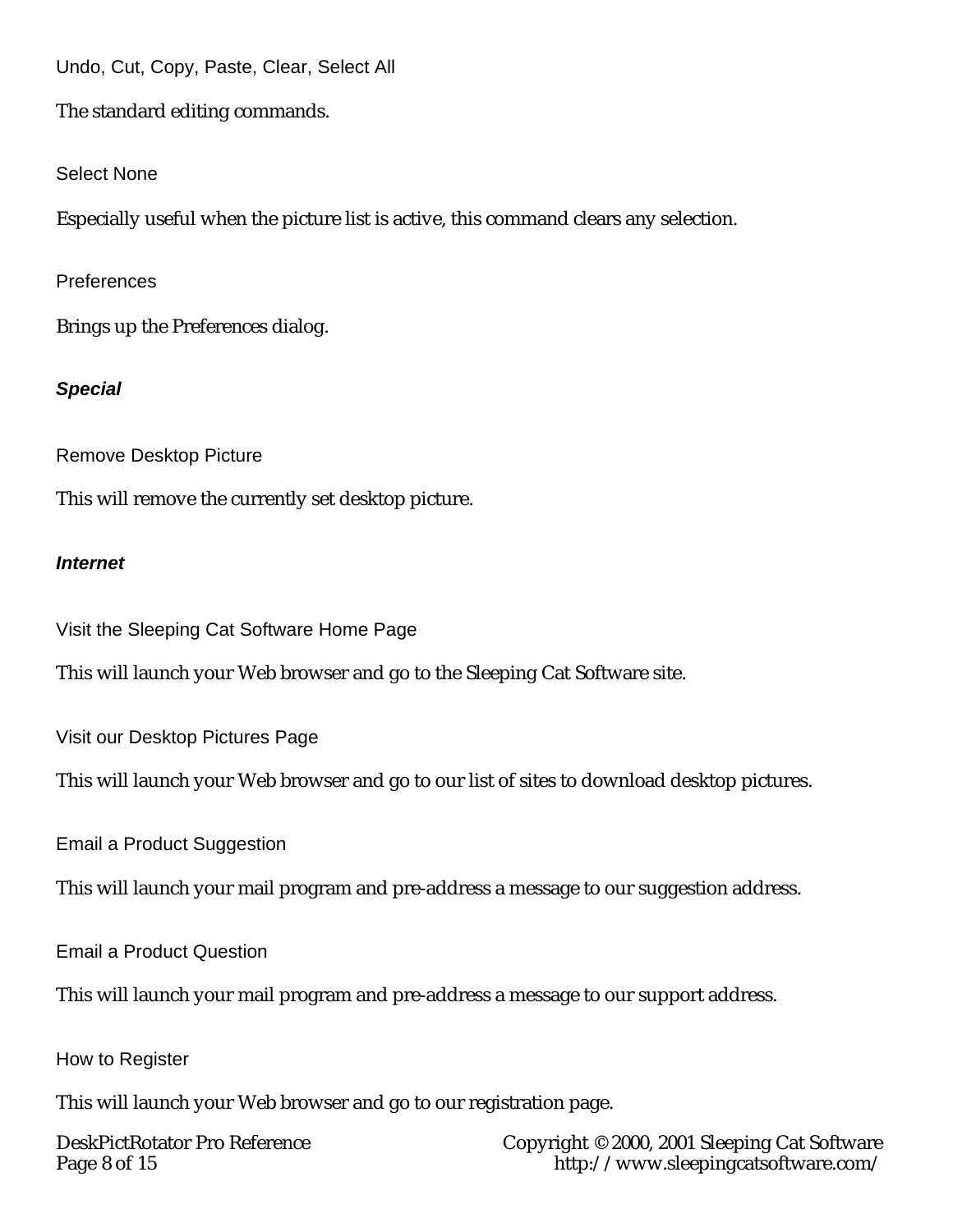### **Help**

Show Balloons

Use this command to show popup help for DeskPictRotator Pro's user interface.

# **What Can I Use It For?**

The expected use for DeskPictRotator Pro is in a personal environment, where you can use it to change your desktop at an interval that's right for you. However, DeskPictRotator Pro can also be used in a presentation mode; for example, in a kiosk. In the preferences, there is a setting for picture display order, either In Random Order or In Sorted Order. When set to Sorted, pictures are shown in the order in which they are sorted in the main window (this depends on which criteria you are sorting by). So, for example, if you had a series of pictures to be shown in order, simply name them in sort order (such as Picture 001, Picture 002, etc.), sort the main window by name, change the picture display order to Sorted, set an appropriate interval, and you have an instant presentation! Of course, any desktop icons and the menu bar will remain visible.

You can also use DeskPictRotator Pro as a sort of "digital picture frame." Perhaps you could set up a list of family photos, and rotate through them for a cheerful family room display! Just the thing to complement a colorful iMac!

## **Acknowledgements**

Thanks to...

J.L., for patience, support, and occasional nagging. L.H., for believing. Tabitha, for showing how to relax.

The very patient, very helpful beta testers!

David Phillip Oster, for his help with Apple Events.

James W. Walker for his ABalloon class, which is what makes DeskPictRotator Pro's balloon help possible, and for his PrintToPDF print driver.

Quinn and Peter for Internet Config, which makes DeskPictRotator Pro's Internet menu possible.

The extremely talented folks behind Metrowerks' PowerPlant application framework and CodeWarrior.

Apple Computer, for the Macintosh.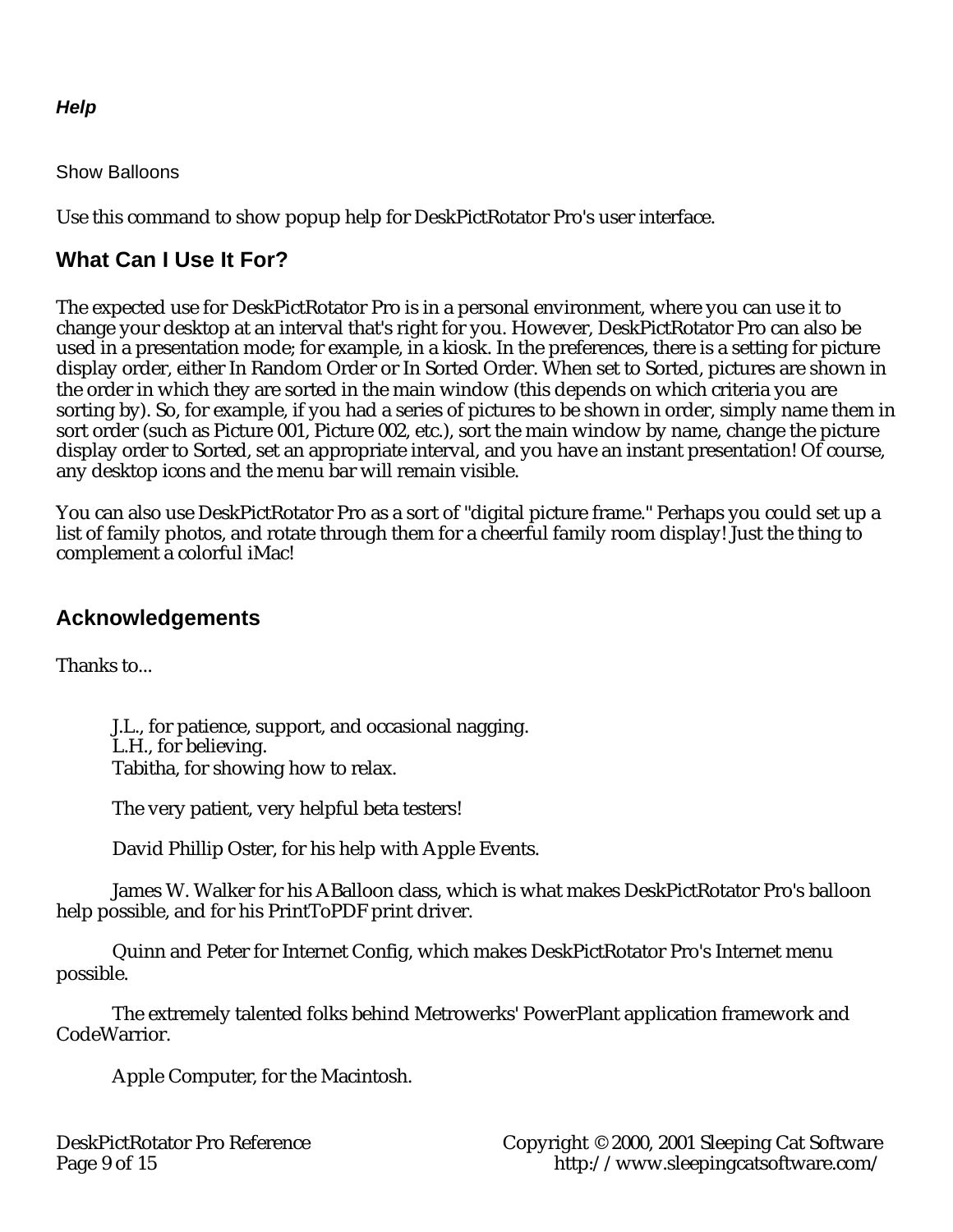# **Future**

We have some ideas for the next version, but we'd love to hear yours! You can send feedback via the Internet menu in DeskPictRotator Pro.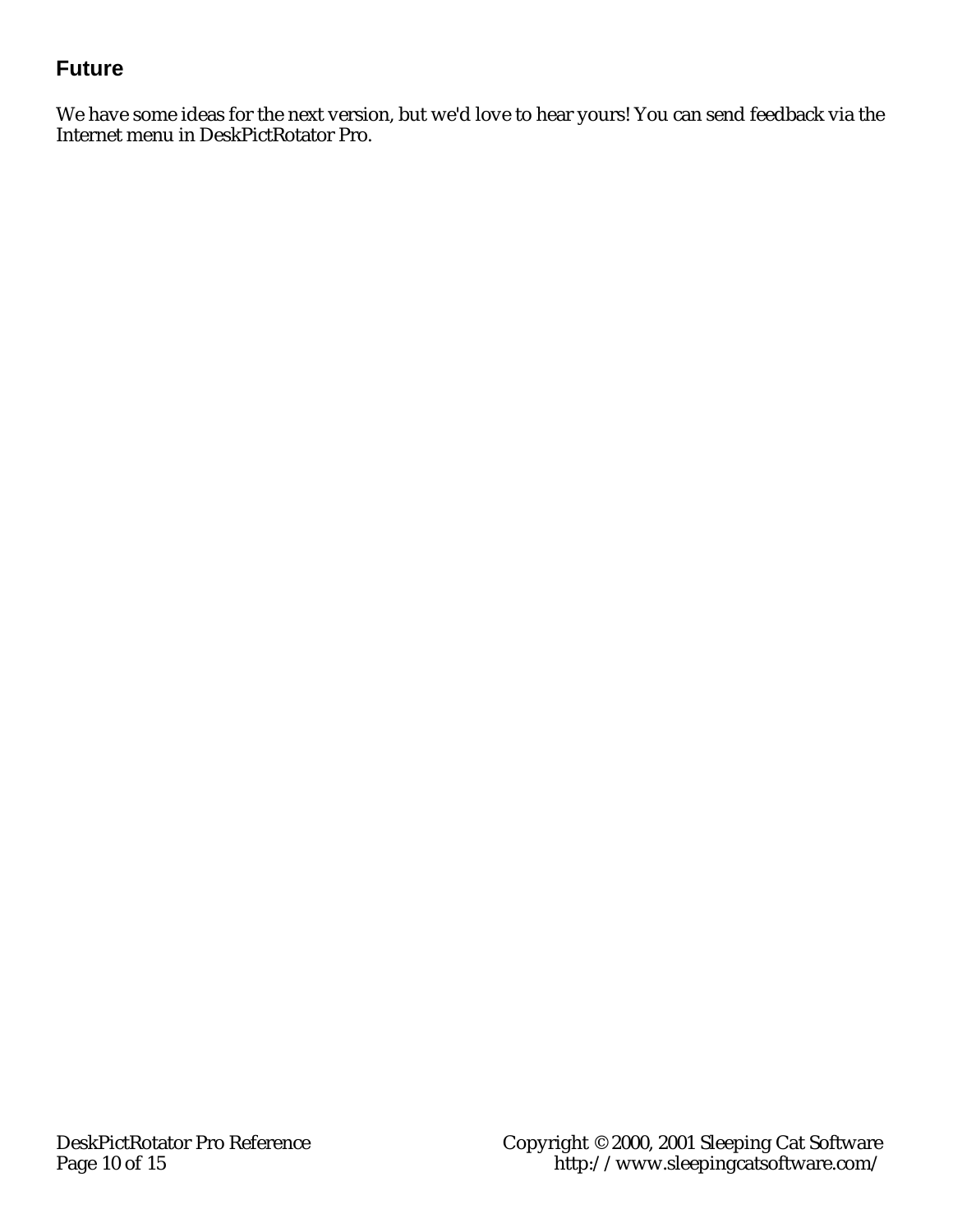# **Troubleshooting**

The most common thing you're likely to run into is a low-memory condition. DeskPictRotator Pro tries to adapt to low memory conditions by not generating picture previews and by disabling some functions. To find out how much memory DeskPictRotator Pro has available, you can check the free memory display along the lower edge of the main window, or you can choose "About DeskPictRotator Pro" from the Apple menu. In that case, you will see a window like this:



In the upper right, you'll see a field labeled "Free Memory", followed by a number. The number is the number of kilobytes (1024 bytes) free, along with possibly the text "low!" The text "low!" indicates that DeskPictRotator Pro has used its reserve, and in this case, certain commands will be disabled. The reserve is simply a block of memory that DeskPictRotator Pro sets aside at startup, and releases when memory runs low. When the reserve is released, memory is critically low, and you should do one or more of: remove some pictures from the list; turn off picture previews (see the Preferences dialog); or increase the program's memory allocation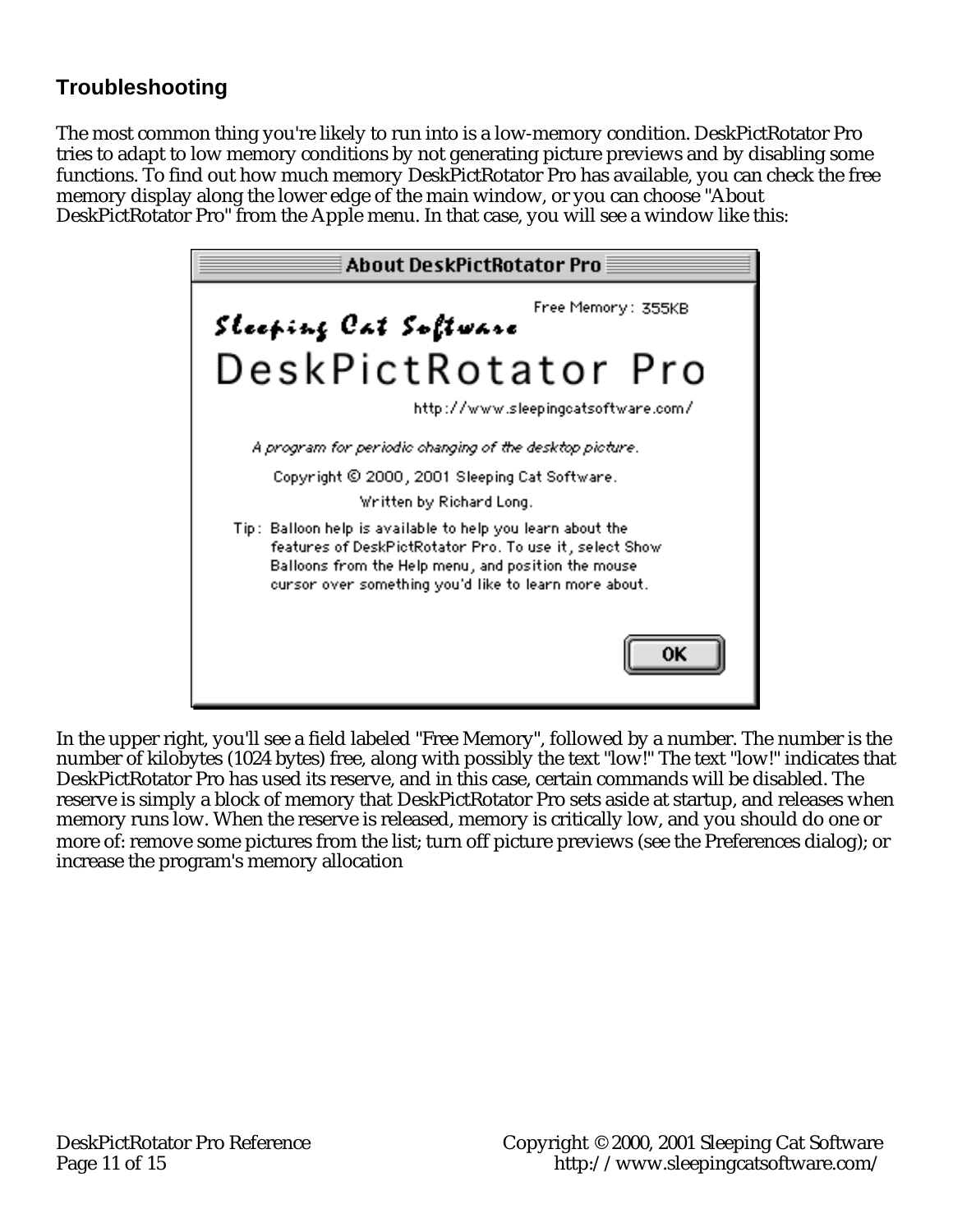To increase the memory allocation for the program, ensure DeskPictRotator Pro is not running, select DeskPictRotator Pro's icon in the Finder, and choose Get Info from the Finder's File menu.

| <b>File</b> | Edit            | View             | <b>Special</b>  | Help                       |
|-------------|-----------------|------------------|-----------------|----------------------------|
|             | New Folder      |                  | ЖN              |                            |
|             | Open            |                  |                 |                            |
|             | Print           |                  | $\mathcal{R}P$  |                            |
|             |                 | Move To Trash    | ж⊲              |                            |
|             |                 | Close Window     | жW              |                            |
|             | <b>Get Info</b> |                  |                 | General Information $%$ 81 |
|             | Label           |                  |                 | Sharing                    |
|             | Duplicate       |                  | ЖD              | Memory                     |
|             | Make Alias      |                  | жM              |                            |
|             |                 | Add To Favorites |                 |                            |
|             | Put Away        |                  | ЖY              |                            |
|             | Encrypt         |                  |                 |                            |
|             | Find            |                  | ЖF              |                            |
|             |                 | Search Internet  | жH              |                            |
|             |                 | Show Original    | $\mathcal{R}$ R |                            |
|             | Page Setup      | Print Window     |                 |                            |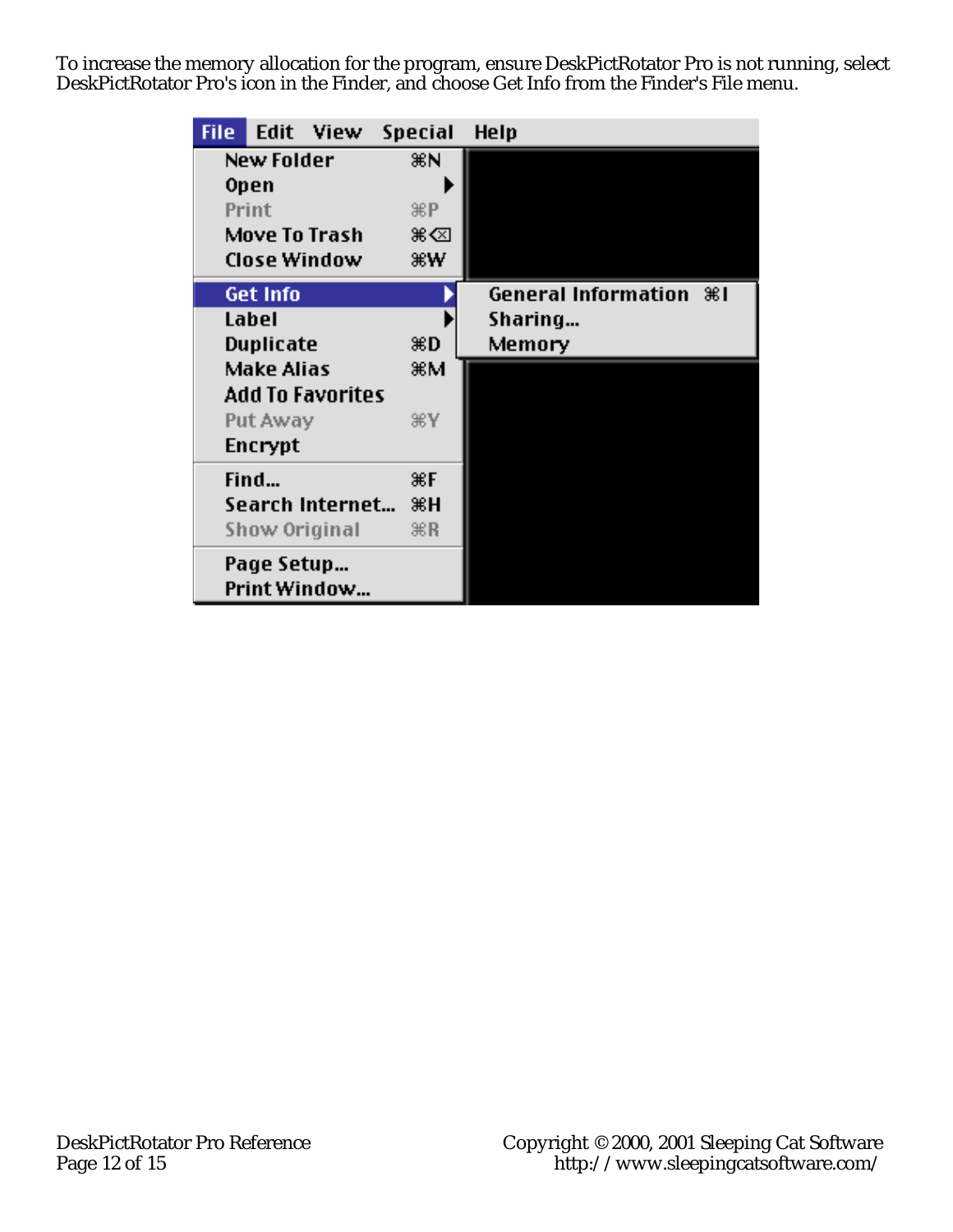You should see a window like this:

| <b>DeskPictRotator Pro Info</b>                                                          |  |
|------------------------------------------------------------------------------------------|--|
| <b>DeskPictRotator Pro</b><br>http://www.sleepingcatsoftware.com/<br>Show:   Memory      |  |
| Kind: application program<br><b>Memory Requirements</b>                                  |  |
| Suggested Size:<br>K<br>750<br>Minimum Size:<br>Κ<br>750<br>K<br>1024<br>Preferred Size: |  |
| ] Locked                                                                                 |  |

To increase the program's memory allocation, type a larger number in the "Preferred Size" field; you can experiment to find the best setting, but increasing by 100K at a time is probably a reasonable starting point. As a rule of thumb, at millions of colors, a preview adds about 14KB to a picture's memory usage; at thousands of colors, a preview adds about 9KB.

For example, if you have 100 pictures in DeskPictRotator Pro's list, and want to show previews for all of them at thousands of colors, you should allocate approximately 1600KB.

If you do not see the Memory Requirements fields, be sure to select the Memory item from the "Show" popup menu near the top of the window (in this picture, it's right below the Sleeping Cat Software URL).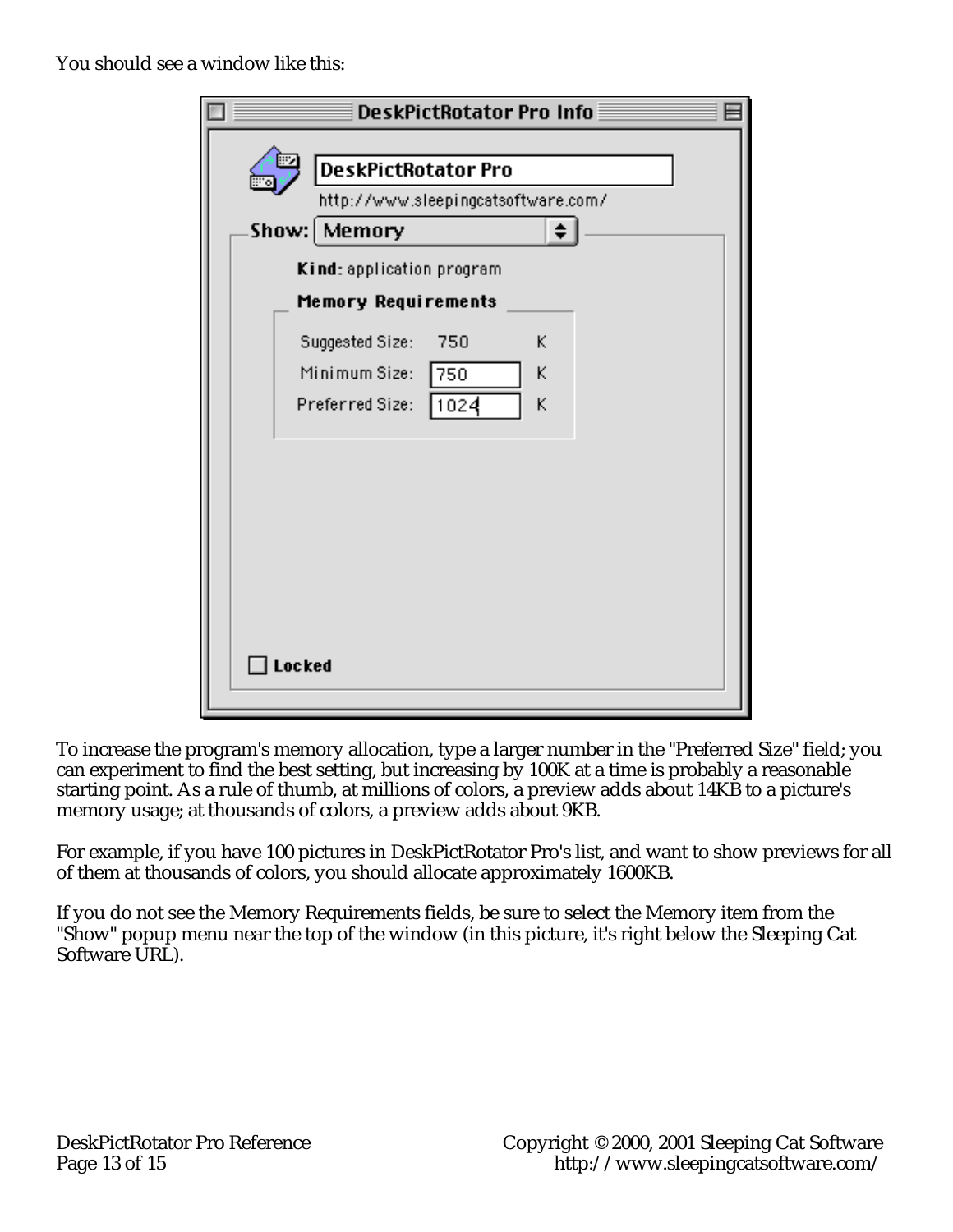## **Legal Stuff and License**

As stated above, DeskPictRotator Pro is distributed as shareware, and is Copyright © 2000, 2001 Sleeping Cat Software.

#### LICENSE AGREEMENT

Sleeping Cat Software grants a free trial license for use of this Software (DeskPictRotator Pro), starting from the date of first use, and continuing for the trial period specified in the Software, after which time the Software must be registered with the appropriate payment (registration fee) and registration forms. Under no circumstances may the software be used beyond the trial period unless the previously stated conditions have been satisfied. You must purchase a separate copy of the software for each computer it is used on, with the exception that a single registration entitles you to use the software on up to two computers commonly used by you (for example, in the case when you have a desktop and a laptop computer).

#### **Ownership**

Use of this Software is licensed, and ownership of the Software remains with Sleeping Cat Software, which reserves all rights not expressly granted to you.

#### Refund of Fee

You agree that the trial period affords sufficient time to evaluate this Software for your needs, and that the registration fee is non-refundable.

#### Release of Liability

The Software is provided "as is." You assume full responsibility for evaluating the Software and determining its suitability for use. Sleeping Cat Software disclaims all other warranties, express or implied, including, but not limited to, implied warranties of merchantability and fitness for a particular purpose. In no event will Sleeping Cat Software, or anyone associated with Sleeping Cat Software, be liable for any damages of any kind arising from the use of, or inability to use, this Software, even if Sleeping Cat Software has been advised of the possibility of such damages

#### Use and Distribution

You may use this program on any number of computers, as long as the fee is paid for each instance once the trial period has expired. You may not resell it for profit. You may not distribute it. If you represent a user group and would like to include this product in a shareware compilation, please contact Sleeping Cat Software for permission.

You may not reverse-engineer, modify, or create derivative works based on the Software or any part of it.

If you give this Software to anyone, the complete Software distribution package, including the documentation, must be included and unmodified.

#### **Termination**